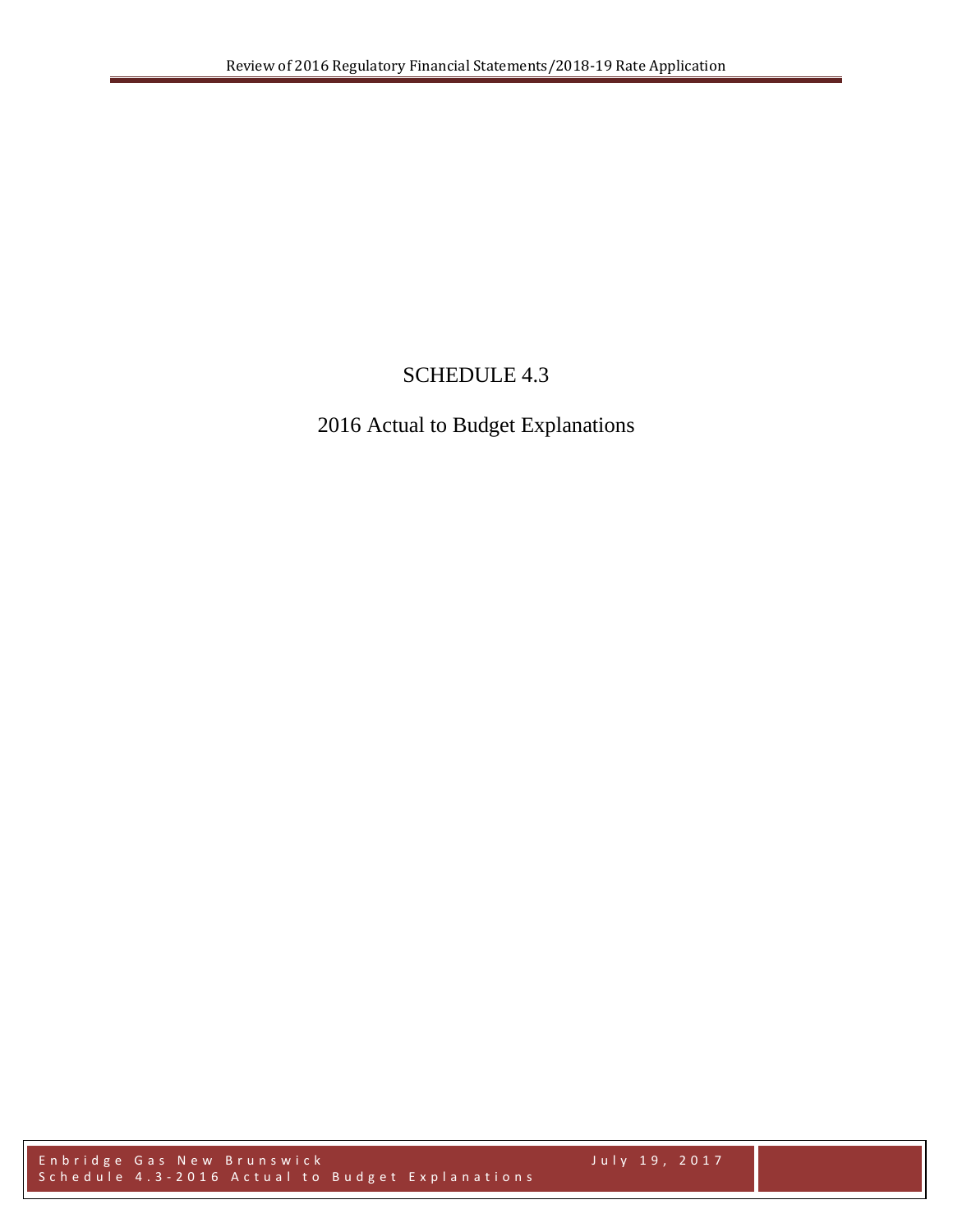# **2016 Actual to Budget**

## **Overview**

For comparative purposes, variance explanations compare 2016 Actuals to the 2016 Budget.

#### **Revenue**

The table below summarizes EGNB's 2016 actual gas distribution revenue, miscellaneous

operating revenue, allowance for funds used during construction ("AFUDC") and services and

inspection margin with comparisons to the 2016 Budget.

#### Table 1 **Revenue**

|                |                                              | (1) |                         |    | (2)      |    | $(3)=(1)-(2)$ |
|----------------|----------------------------------------------|-----|-------------------------|----|----------|----|---------------|
| Line           |                                              |     | 2016<br>2016            |    | 2016     |    |               |
| No.            | (in thousands of dollars)                    |     | Actual<br><b>Budget</b> |    | Variance |    |               |
|                |                                              |     |                         |    |          |    |               |
| 1              | <b>Operating Revenue</b>                     |     |                         |    |          |    |               |
| $\overline{2}$ | <b>Gas Distribution</b>                      | \$  | 42,578                  | \$ | 44,384   | \$ | (1,806)       |
| 3              | Miscellaneous                                |     | 757                     |    | 962      |    | (205)         |
| 4              | Allowance for Funds Used During Construction |     | 28                      |    | 26       |    | 2             |
| 5              |                                              |     | 43,363                  |    | 45,372   |    | (2,009)       |
|                |                                              |     |                         |    |          |    |               |
| 6              | Services & Inspection                        |     |                         |    |          |    |               |
| 7              | Revenue                                      |     | 572                     |    | 742      |    | (170)         |
| 8              | Cost of Goods Sold                           |     | (315)                   |    | (561)    |    | 246           |
| 9              |                                              |     | 257                     |    | 181      |    | 76            |
|                |                                              |     |                         |    |          |    |               |
| 10             | Total Revenue                                | \$  | 43,620                  | \$ | 45,553   | \$ | (1,933)       |

#### Operating Revenue

 • Gas Distribution Revenue: gas distribution revenues ended 2016 \$1.8 million under budget due to lower consumption (\$1.3 million), warmer than normal weather (\$1.0 million) and 12 lower contract demand (\$252K) offset by rates not being effective until May 1 (\$755K).

 • Miscellaneous Operating Revenue: miscellaneous revenues ended 2016 \$205K under budget primarily due to lower late payment charges collected from customers (\$133K), other customer charges and fees (\$106K) and ABC revenue (\$3K) offset by interest income (\$37K).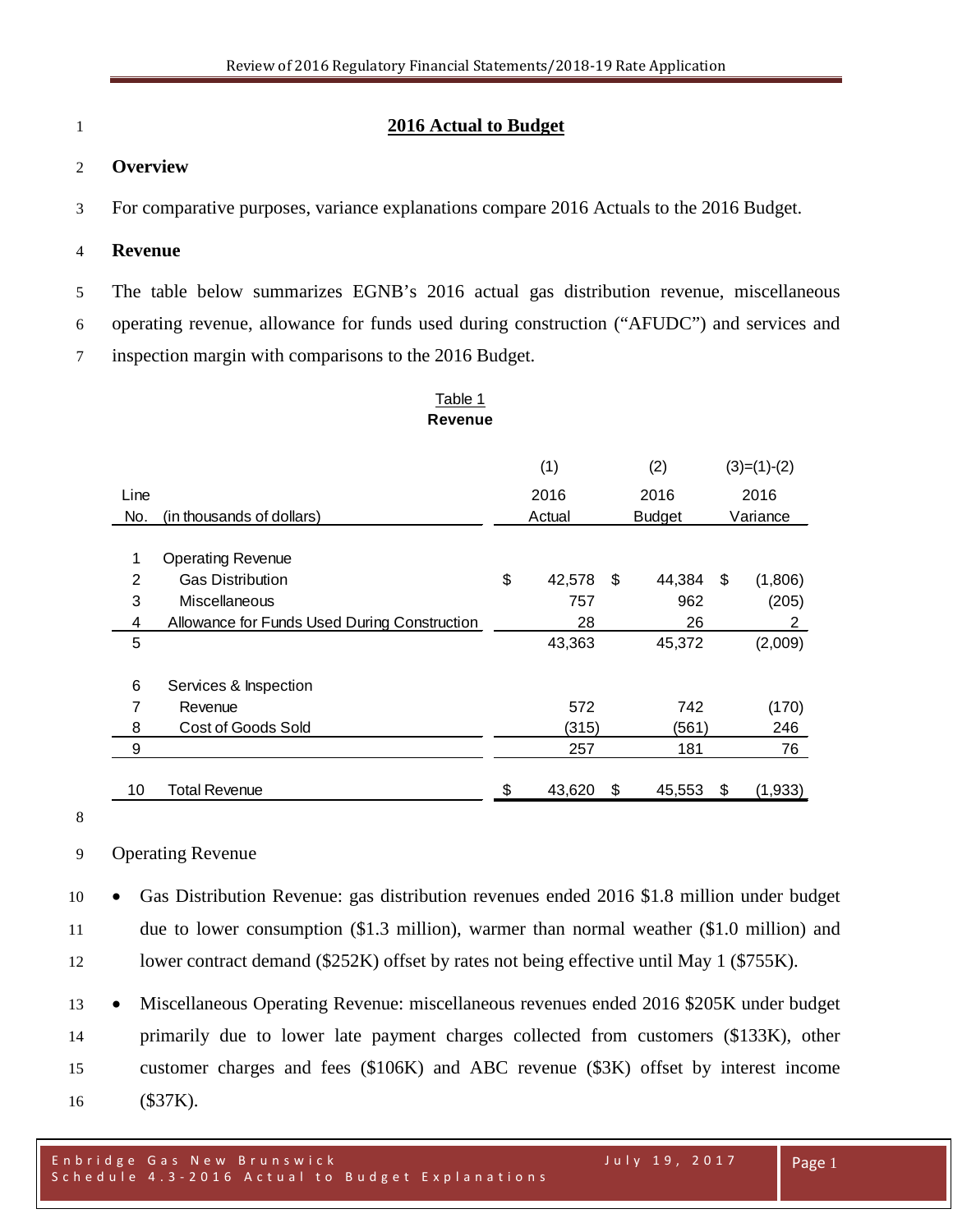- AFUDC was \$2K over budget, primarily due to higher than budgeted monthly balances in the CWIP account, on which AFUDC is calculated on.
- Services & Inspection Margin was \$76K over budget primarily due to lower protection plan
- and other servicing costs (\$209K) offset by lower revenues from protection plans and service
- work (\$94K) and an installation legal settlement loss (\$39K).

#### **Expenses**

- Below is a summary of EGNB's 2016 operating and maintenance expenses, bad debt expense, amortization of property, plant and equipment, municipal and other taxes, interest on amounts due to associates and affiliates and other interest and amortization of deferred development costs
- with comparisons to the 2016 Budget.

|      |                                               | (1)          |    | (2)           |    | $(3)=(1)-(2)$ |
|------|-----------------------------------------------|--------------|----|---------------|----|---------------|
| Line |                                               | 2016         |    | 2016          |    | 2016          |
| No.  | (in thousands of dollars)                     | Actual       |    | <b>Budget</b> |    | Variance      |
|      |                                               |              |    |               |    |               |
| 1    | <b>Operating Expenses</b>                     |              |    |               |    |               |
| 2    | Operating and Maintenance Expenses            | \$<br>12.267 | \$ | 13,840        | \$ | (1,573)       |
| 3    | <b>Bad Debt Expense</b>                       | 159          |    | 385           |    | (226)         |
|      |                                               |              |    |               |    |               |
| 4    | Amortization of Property, Plant and Equipment | 6,590        |    | 5,709         |    | 881           |
|      |                                               |              |    |               |    |               |
| 5    | Municipal and Other Taxes                     | 1,241        |    | 1,238         |    | 3             |
|      |                                               |              |    |               |    |               |
|      | Interest on Amounts Due to Associates and     |              |    |               |    |               |
| 6    | Affiliates and Other Interest                 | 7,508        |    | 7,712         |    | (204)         |
|      |                                               |              |    |               |    |               |
| 7    | <b>Other Expenses</b>                         | 207          |    | 500           |    | (293)         |
|      |                                               |              |    |               |    |               |
| 8    | Amortization of Deferred Development Costs    | 3,007        |    | 2,867         |    | 140           |
|      |                                               |              |    |               |    |               |
| 9    | <b>Total Expenses</b>                         | \$<br>30.979 | S  | 32,251        | \$ | (1,272)       |

#### Table 2 **Operating Expenses**

- 
-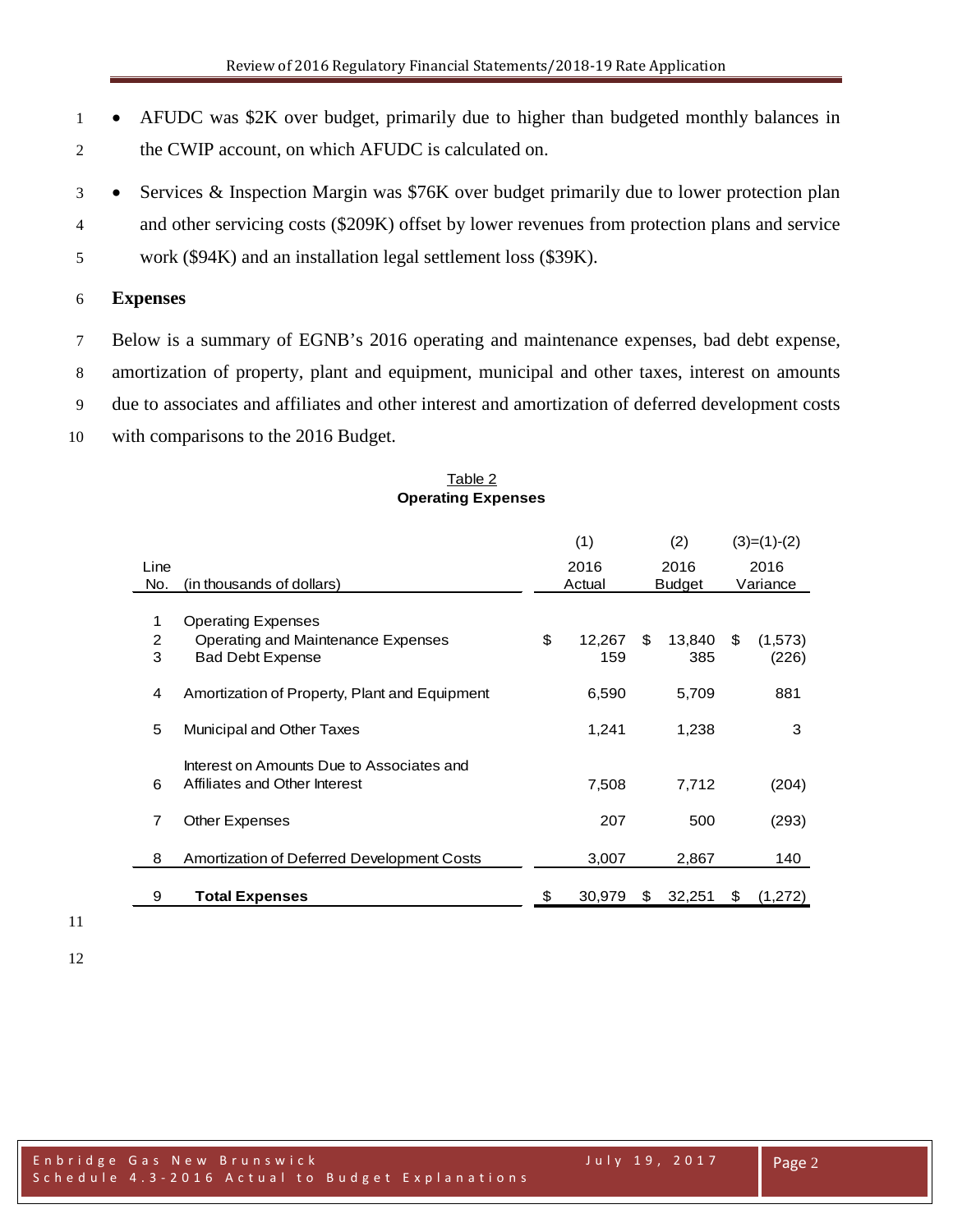- Operating and Maintenance ("O&M") Expenses
- EGNB manages its O&M expenses at an aggregate level where EGNB will try to offset
- increased costs in certain areas with cost reductions or savings in other areas of the organization.
- EGNB has grouped its O&M expenses based on major cost categories rather than departments,
- as seen in the regulatory financial statement format filed with the Board.

# Table 3 **Operating and Maintenance Expenses**

|                |                                              | (1)          | (2)           | $(3)=(1)-(2)$  |
|----------------|----------------------------------------------|--------------|---------------|----------------|
| Line           |                                              | 2016         | 2016          | 2016           |
| No.            |                                              | Actual       | <b>Budget</b> | Variance       |
|                |                                              |              |               |                |
| 1              | <b>Labour and Benefits</b>                   | \$<br>7,343  | \$<br>7,682   | \$<br>(340)    |
| $\overline{c}$ | Admin/Office Expenses                        | 380          | 283           | 97             |
| 3              | <b>Computer and Telecom Services</b>         | 284          | 317           | (33)           |
| $\overline{4}$ | <b>Professional Consulting</b>               | 1,421        | 1,473         | (52)           |
| 5              | <b>Travel and Training</b>                   | 171          | 153           | 18             |
| 6              | Advertising and Promotions                   | 564          | 682           | (118)          |
| 7              | <b>Tools and Safety</b>                      | 174          | 290           | (116)          |
| 8              | Fleet                                        | 376          | 422           | (46)           |
| 9              | <b>Facilities</b>                            | 658          | 685           | (27)           |
| 10             | Insurance                                    | 178          | 166           | 12             |
| 11             | <b>NBEUB Assessments</b>                     | 518          | 698           | (180)          |
| 12             | <b>Corporate Allocations</b>                 | 1,049        | 1,273         | (224)          |
| 13             | Service Level Agreements                     | 1,195        | 1,401         | (206)          |
| 14             | Gas Transportation and Related Activities    | 1,577        | 1,700         | (123)          |
| 15             | <b>Total O&amp;M Prior to Capitalization</b> | 15,888       | 17,325        | (1, 438)       |
| 16             | Property, plant & equipment                  | 3,621        | 3,485         | 136            |
| 17             | <b>Total Capitalized</b>                     | 3,621        | 3,485         | 136            |
| 18             | <b>Total O&amp;M Expenses</b>                | \$<br>12,267 | \$<br>13,840  | \$<br>(1, 574) |

- 
- EGNB's 2016 O&M expenses ended the year \$1.3M, or 7.8%, under budget, with the drivers for this variance being:
- Labour and Benefits are \$340K under budget due to decreased pension costs (\$554K) and relocation and recruitment costs (\$45K) offset by higher salaries and other compensation (\$246K) and employee training and development (\$13K).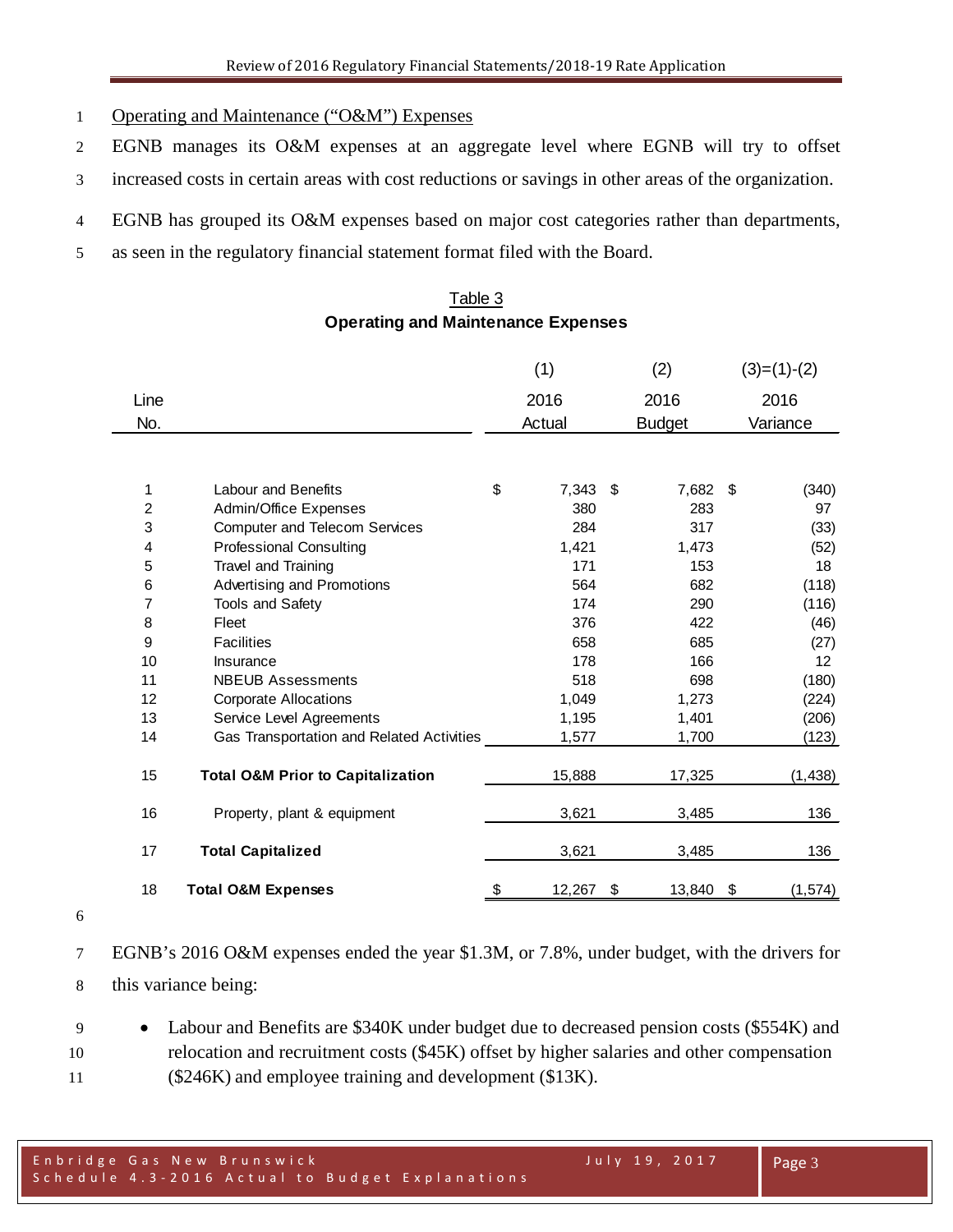• Admin/Office Expenses are over budget by \$97K due to higher materials and office supplies (\$62K), corporate activities (\$20K) and postage and courier costs (\$15K). • Computer and Telecom Services ended 2016 under budget by \$33K due to decreased IT software maintenance costs (\$38K) and cell and phone costs (\$9K) offset by higher telecom services costs (\$12K) and computer equipment supplies (\$2K). • Professional Consulting expenses are under budget by \$52K due to lower other professional services (\$106K), combination of an over accrual and lower audit expenses (\$67K) and lower legal fees (\$21K) offset by higher other contract services (\$105K), director fees (\$19K), business process improvement (\$13K) and credit and collection services (\$5K). • Travel and Training is over budget by \$18K mainly due to an increase in airfare, accommodations and meals costs (\$23K) offset by lower ground transportation costs (\$3K) and conference and training costs (\$2K). • Advertising and Promotions ended 2016 under budget by \$118K primarily due to lower advertising spending costs (\$104K) and sponsorships (\$14K). • Tools and Safety are under budget by \$116K due to lower public awareness costs (\$123K) and uniform and protective clothing costs (\$25K) offset by an increase in tool costs (\$27K) and Right of Way fees (\$5K). • Fleet ended 2016 under budget by \$46K due to lower fuel and maintenance costs. • Facilities are under budget by \$27K due to lower office repairs and maintenance costs (\$23K) and utility costs (\$5K) offset by higher rent (\$1K). • Insurance ended 2016 over budget by \$12K due to higher premiums associated with liability insurance (\$32K) offset by lower premiums for automobile insurance (\$12K), executive risk insurance (\$4K) and broker insurance (\$4K). • NBEUB Assessments ended the year under budget by \$180K due to lower than anticipated hearing activity and Public Intervenor costs.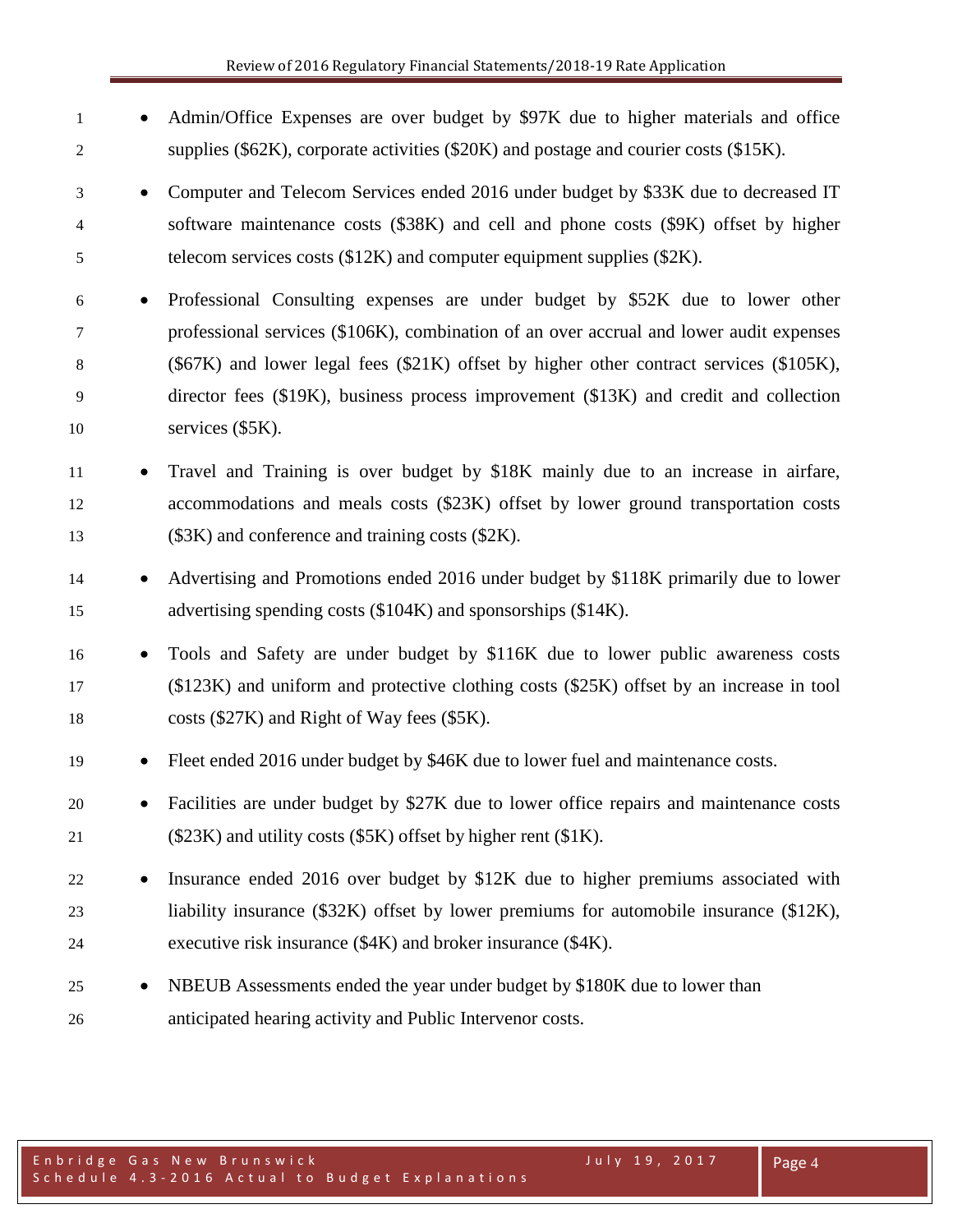- Corporate Allocations ended the year lower than budget by \$224K primarily due to reduced allocation for corporate information technology (\$203K), stock options (\$11K) and corporate consolidation of payroll services (\$10K).
- Service Level Agreements (SLA) are lower than budget by \$206K due to reduced services from Enbridge Gas Distribution (\$126K), centralization of payroll services to Enbridge Inc. (\$89K) and shared services with St. Lawrence Gas (\$25K) offset by higher accounts payable services (\$21K) and vendor support services(\$13K).
- 

 • Gas Transportation and Related Activities are lower by \$123K due to higher than anticipated recovery of the Firm Service Agreement costs for capacity on the Maritimes and Northeast Pipeline.

 Amounts capitalized to Property, Plant and Equipment are \$136K over budget due to an aggregate O&M spending in cost centers differing from budgeted spend and the associated different capitalization rates for each cost center.

### Other Operating Expenses

 Bad Debt Expense is \$226K under budget due to reduced distribution revenue, service revenues and gas sales on which bad debt are calculated. EGNB has also implemented tighter controls on accounts receivable balances.

 Amortization of Property, Plant and Equipment is \$881K over budget due to the implementation of new depreciation rates as of May 1, 2016 rather than budget (January 1, 2016) (\$951K) offset

by the reclassification of intangible software assets from this asset group (\$71K).

 Interest on Amounts Due to Associates and Affiliates and Other Interest are \$204K under budget due to the regulated cost of debt rate being lower than budget by 0.10% and a \$2.3 million reduction in total rate base which is used to calculate EGNB's interest rate.

Other Expenses is \$293K under budget due to reduced spending for the retention program

- (\$396K) offset by receivables and inventory write downs (\$103K).
- Amortization of Deferred Development Costs is \$140K over budget due to the reclassification of
- intangible software assets to this asset group.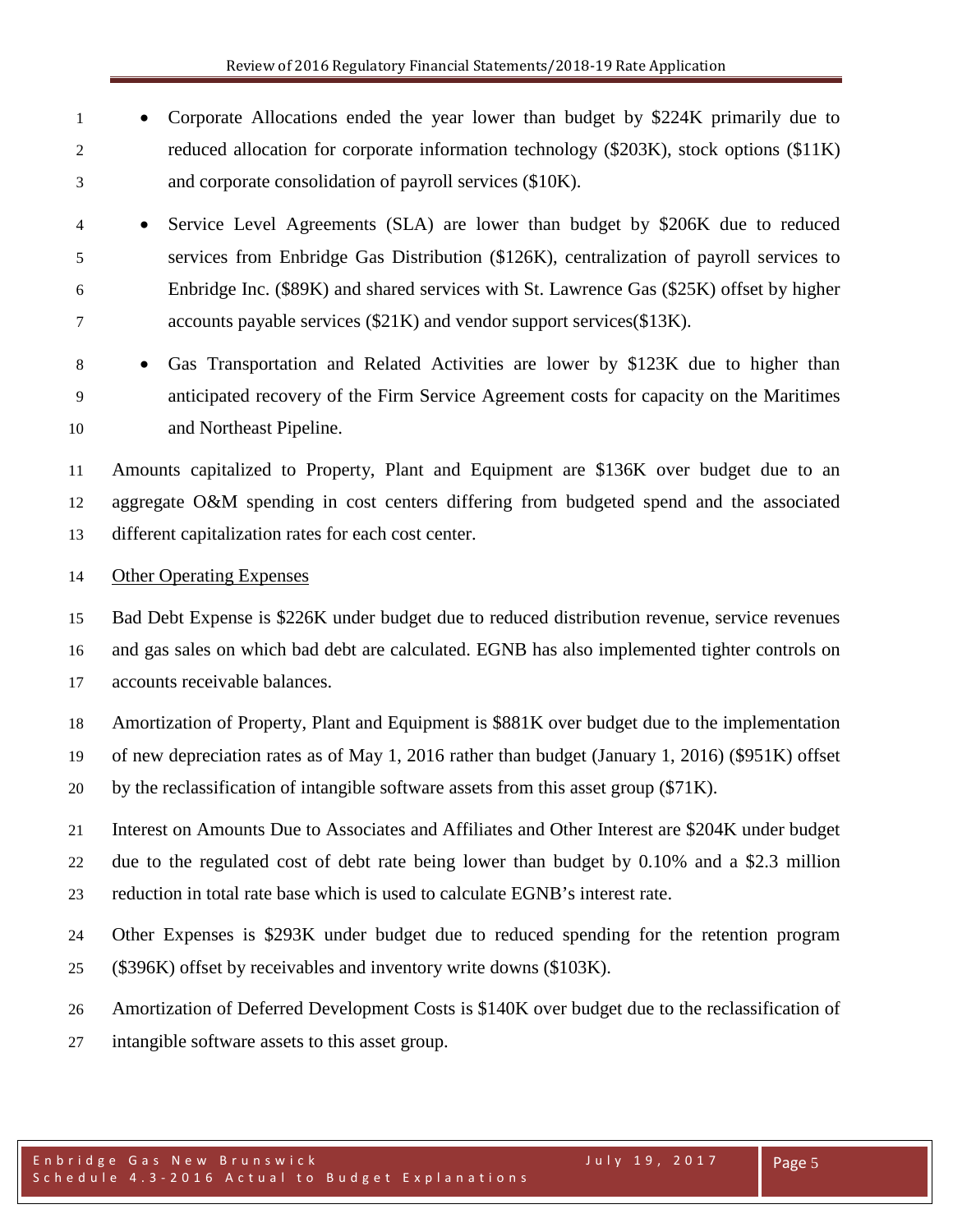# Equipment, Development O&M capitalized costs, Working Capital allowance and other elements within rate base are provided below.

# Table 4 **Rate Base**

Line 2016 2016 2016

(1)  $(2)$   $(3)=(1)-(2)$ 

Information with respect to EGNB's year-end Rate Base and the levels of Property, Plant and

Review of 2016 Regulatory Financial Statements/2018-19 Rate Application

| No.            | (in thousands of dollars)                                                                                                                                                                                                                                                                                    |    | Actual  |      | <b>Budget</b> |      | Variance |
|----------------|--------------------------------------------------------------------------------------------------------------------------------------------------------------------------------------------------------------------------------------------------------------------------------------------------------------|----|---------|------|---------------|------|----------|
|                |                                                                                                                                                                                                                                                                                                              |    |         |      |               |      |          |
| $\mathbf 1$    | Property, plant and equipment                                                                                                                                                                                                                                                                                | \$ | 173,628 | - \$ | 176,579       | \$   | (2,951)  |
| $\overline{2}$ | Development O&M capitalized costs                                                                                                                                                                                                                                                                            |    | 88,825  |      | 88,826        |      | (1)      |
| 3              | Franchise fee                                                                                                                                                                                                                                                                                                |    | 200     |      | 200           |      |          |
| 4              | Deferred costs                                                                                                                                                                                                                                                                                               |    | 746     |      |               |      | 746      |
| 5              | Term deposit                                                                                                                                                                                                                                                                                                 |    | 2,972   |      | 2,967         |      | 5        |
| 6              | Working capital allowance                                                                                                                                                                                                                                                                                    |    | 1,510   |      | 1,146         |      | 364      |
| 7              | <b>Regulatory Deferral</b>                                                                                                                                                                                                                                                                                   |    |         |      |               |      |          |
| 8              | Rate Base                                                                                                                                                                                                                                                                                                    | £. | 267,881 | \$   | 269,718       | - \$ | (1,837)  |
|                |                                                                                                                                                                                                                                                                                                              |    |         |      |               |      |          |
|                | $\mathbf{D1}$ , $\mathbf{1}$ , $\mathbf{P}$ , $\mathbf{P}$ , $\mathbf{P}$ , $\mathbf{P}$ , $\mathbf{P}$ , $\mathbf{P}$ , $\mathbf{P}$ , $\mathbf{P}$ , $\mathbf{P}$ , $\mathbf{P}$ , $\mathbf{P}$ , $\mathbf{P}$ , $\mathbf{P}$ , $\mathbf{P}$ , $\mathbf{P}$ , $\mathbf{P}$ , $\mathbf{P}$ , $\mathbf{P}$ , |    |         |      |               |      |          |

 Property, Plant and Equipment is \$3 million under budget due to the timing of the opening balances from budget to actual (\$1.8 million), late implementation of new depreciation rates (\$951K), intangible assets reclassified from Property Plant & Equipment (\$478K) offset by net 2016 change in plant (\$239K).

 Intangible Software is \$746K over budget primarily due to the classification change from Property Plant and Equipment into Deferred Costs.

Working Capital Allowance is \$364K over budget in 2016, due to higher than budgeted prepaid

expense balance (\$308K) and higher inventory balances (\$56K) than planned.

# **Other Regulated Assets & Liabilities**

**Rate Base** 

Information with respect to EGNB's Other Regulated Assets & Liabilities is provided below.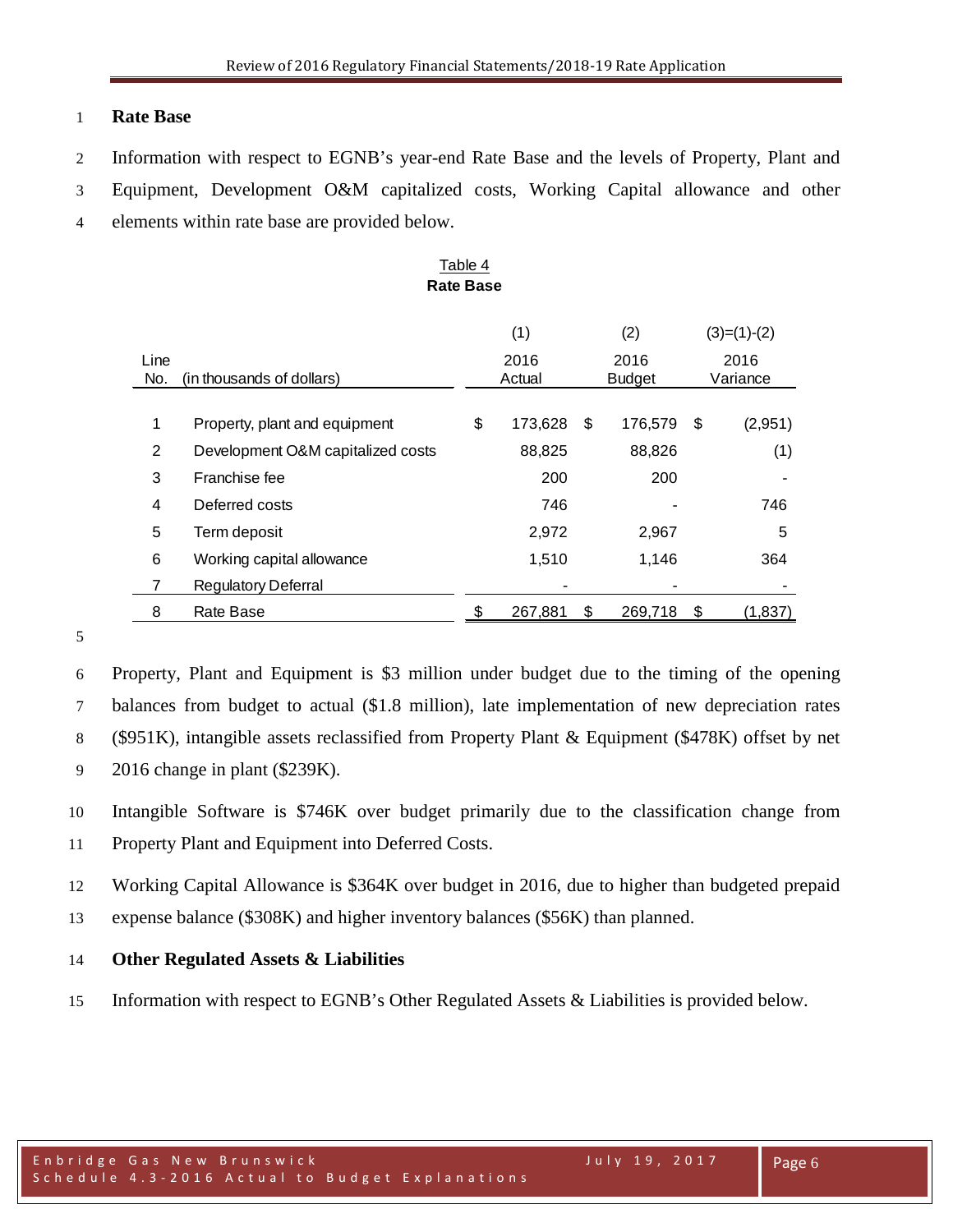| Table 5                                         |
|-------------------------------------------------|
| <b>Other Regulated Assets &amp; Liabilities</b> |

|      |                                                |    | (1)    |    | (2)           |    | $(3)=(1)-(2)$ |
|------|------------------------------------------------|----|--------|----|---------------|----|---------------|
| Line |                                                |    | 2016   |    | 2016          |    | 2016          |
| No.  | (in thousands of dollars)                      |    | Actual |    | <b>Budget</b> |    | Variance      |
|      |                                                |    |        |    |               |    |               |
| 1    | <b>Other Regulated Assets</b>                  |    |        |    |               |    |               |
| 2    | Cash and Short Term Investments                | \$ | 5,038  | S. | 21,727        | S  | (16,689)      |
| 3    | Accounts Receivable                            |    | 17,165 |    | 11,217        |    | 5,948         |
| 4    | Inventory                                      |    | 1,166  |    | 1,088         |    | 78            |
| 5    | Long term Receivable                           |    | 1,339  |    | 2,132         |    | (793)         |
|      |                                                |    |        |    |               |    |               |
| 6    | <b>Total Other Regulated Assets</b>            | S  | 24,708 | \$ | 36,164        | \$ | (11,456)      |
| 7    | <b>Other Regulated Liabilities</b>             |    |        |    |               |    |               |
| 8    | Due to Affliated Companies                     | \$ |        | \$ |               | \$ |               |
| 9    | <b>Accounts Payable</b>                        |    | 8,044  |    | 3,413         |    | 4,631         |
| 10   | Long Term Payable                              |    | 980    |    | 1,703         |    | (723)         |
| 11   | Long Term Deferred Post Employment Liabilities |    | 2,555  |    | 4,311         |    | (1,756)       |
| 12.  | <b>Total Other Regulated Liabilities</b>       |    | 11,579 | S  | 9,427         | \$ | 2,152         |

Other Regulated Assets & Liabilities are a function of the annual operations of EGNB and

fluctuate with changes in operating revenues and expenses.